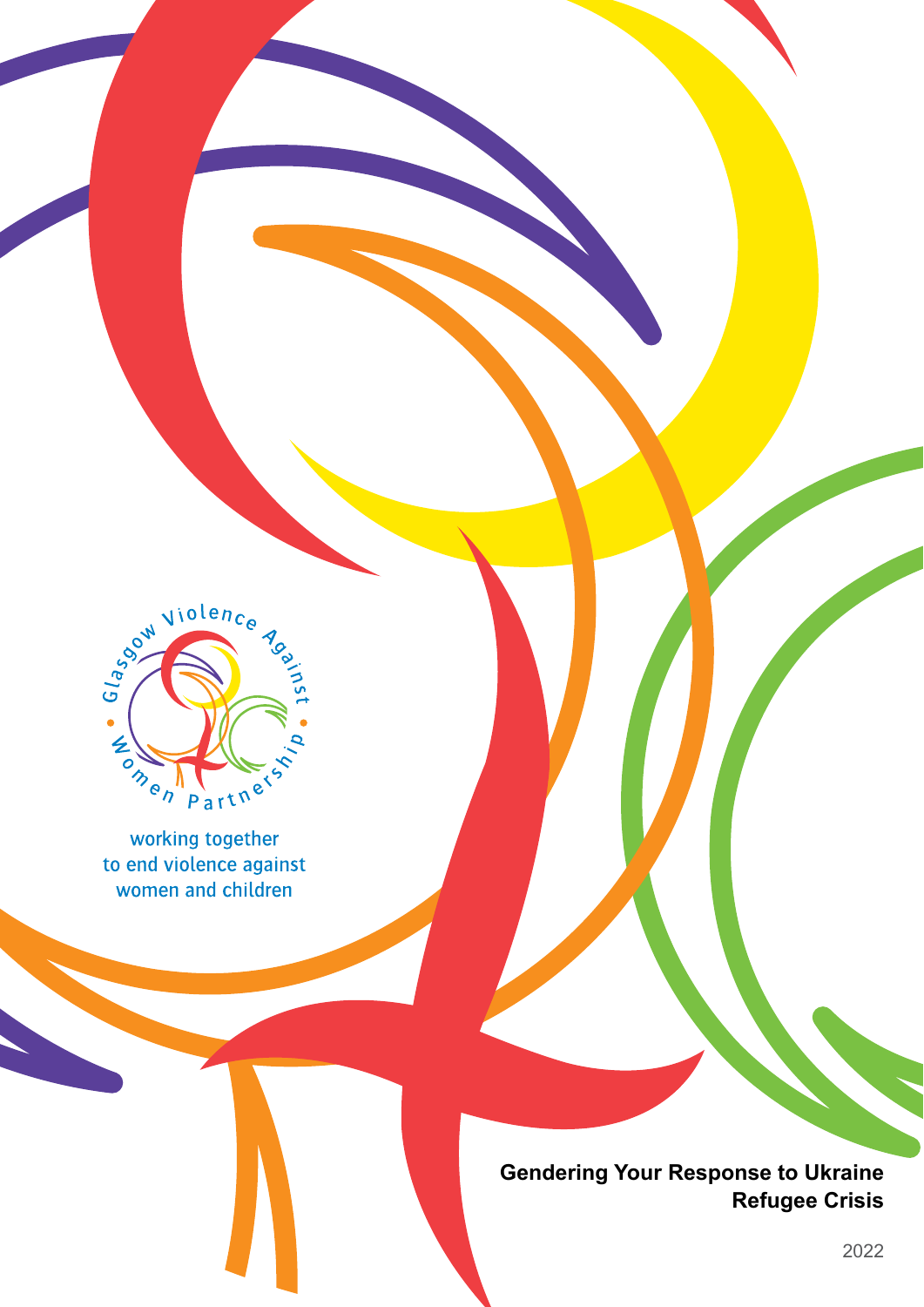# <span id="page-1-0"></span>**Glasgow Violence Against Women Partnership: Women, Asylum, Immigration and Refugee (WAIR) Working Group**

The Glasgow Violence Against Women Partnership (GVAWP or the Partnership) is a multi-agency partnership which has worked together since 2000 to promote a coordinated, strategic response to prevent and eradicate all forms of male violence against women and girls.

The GVAWP recognises that the needs of women asylum seekers, immigrants and refugees required the input of representatives from specialist agencies, consequently the **Women Asylum Immigration and Refugee** (WAIR) Working Group was established to take this work forward. It is the combined efforts of the WAIR Group that has led to the production of this statement on the current refugee crisis in Ukraine and the disproportionate impact the conflict is having on women fleeing seeking safety.

This statement supports a call to action from all key partners to gender their response to Ukraine Refugee Crisis, fully recognising the risks that women are exposed to and design and develop their service responses, data collection, monitoring and evaluation that will capture the true extent of need.

# **Why We Need A Gendered Approach In Our Response To The Crisis In Ukraine**

# **What we know?**

On 24 February 2022, Russian armed forces launched a large-scale invasion of Ukraine. As a result, substantial areas of Ukrainian territory now constitute areas of armed conflict from which thousands of persons are fleeing. This is Europe's largest refugee crisis since World War II.

As of today, UNHCR estimate that over **6 million refugees have fled Ukraine;[1](#page-7-0) mostly women, children and the elderly.** This figure is an under-estimate and will continue to increase as the mass displacement of people continues. An estimated 6.5 million people have been internally displaced within Ukraine<sup>2</sup>.

The operation of martial law means that most men aged between aged between 18 and 60 cannot leave Ukraine. The reported numbers have not officially been disaggregated by gender or age, but it is estimated that 90% are believed to be women and children with 40-45% adult women and 50% children (including girls)<sup>[3](#page-7-0)</sup>. They may be alone, with children or assisting elderly or other vulnerable adults.

This is already a humanitarian crisis but a network of organisations at the frontline are now working to prevent this from also becoming a human trafficking crisis.

Europol has issued an early warning notification warning of human trafficking networks already in operation  $4$  and the OSCE has issued recommendations to enhance anti-trafficking prevention because of this mass displacement <sup>[5](#page-7-0)</sup>.

The UN Secretary General, António Guterres, has said *"For predators and human traffickers, the war in Ukraine is not a tragedy. It's an opportunity - and women and children are the targets".*

# **Violence Against Women**

In 2019 the OSCE led on a survey on the prevalence of Violence Against Women and children in Ukraine which found that most women were concerned about the issue of VAW with 64% saying it was a common occurrence. Two thirds of women (67%) stated that they have experienced psychological, physical or sexual violence at the hands of a partner or non-partner since the age of 15.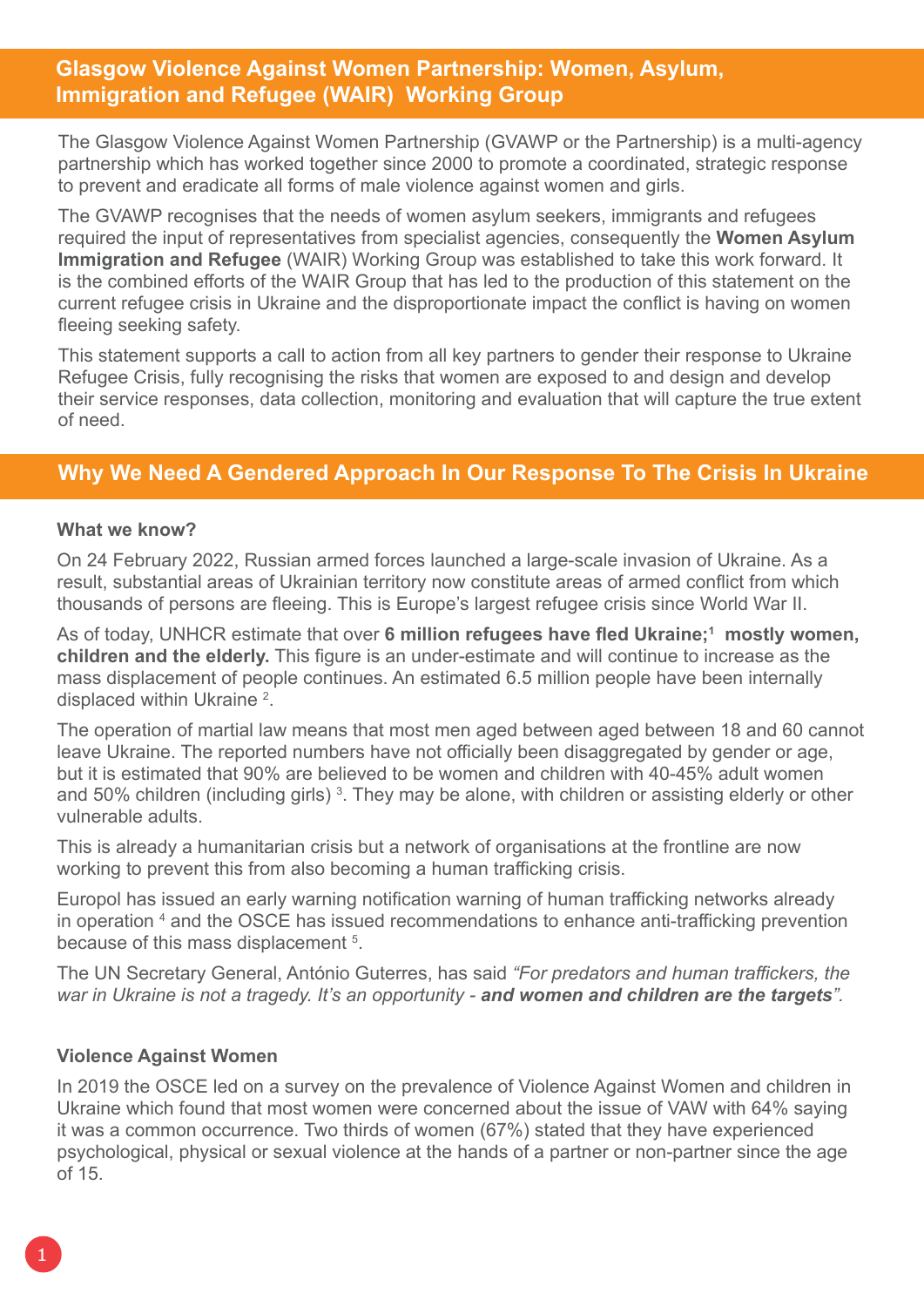<span id="page-2-0"></span>Women who took part in the survey felt that Ukraine is a society where women are restricted in their choices and behaviour and are expected to put their family first. More than half (51%) of women believe that their friends would agree that "it is important for a man to show his wife/ partner who the boss is". Nearly one in five (19%) believe that sexual intercourse without consent is justified in a marriage or between partners who live together. Around one in four (24%) women hold victim-blaming views, e.g., believing that violence against women is often provoked by the victim.

Worryingly the research showed that women did not tend to access services in the event of being subjected to violence. Only half of women (50%) felt somewhat informed about what to do in case of violence, and nearly half (47%) said they are not well informed or would know what to do at all if they experienced any form of male violence. The vast majority of victims of violence at the hands of a non-partner, current partner or previous partner say they did not inform the police about the most serious incident of physical and/or sexual violence they experienced.

# **The UK Response**

The European Union has triggered the Temporary Protection Directive for the first time which is an emergency mechanism to allow an immediate and collective humanitarian response to those fleeing Ukraine. Visas are not necessary to cross into a country in the European Union and the temporary protection measures allow rights to residence, work, housing, medical assistance and access to education for children.

The UK has not followed this humanitarian approach and has instead instigated various visa schemes and concessions which are complex to understand and navigate and have been subject to numerous changes. As of 11th May 2022 <sup>[6](#page-7-0)</sup>:-

- 37,500 visas have been issued under the Ukraine Family Scheme which is for family members for those with residency in the UK (excluding Ukrainian nationals on work, family or student visas).
- 67,800 visas have been issued under the Homes for Ukraine scheme. This scheme requires a sponsor willing to house a Ukrainian for 6 months. Homes for Ukraine visa holders can only bring immediate family with them, not the wide range of relatives allowed under the Family Scheme.

It is also important not to forget the Ukrainian diaspora who are already in Scotland on various short term visa schemes. Some arrived on visit visas earlier in the conflict. Most carry no right to work or access public funds. The two visa schemes set out above are very much designed for people who have fled Ukraine in the last few months or will do in future. They don't cater for Ukrainian citizens who were in the UK before the war on the likes of a Student, Skilled Worker or Seasonal Worker visa.

Most workers on a seasonal worker scheme to date have come from Ukraine. [7](#page-7-0) There is no disaggregation of this data in terms of numbers in Scotland, but many will be women. This group of refugees also require access visas allowing free access to the labour market, public funds and family reunion.

The UK Government has just implemented a Ukrainian Extension Visa Scheme allowing Ukrainian nationals already in the UK to extend their visas with improved rights to work, study and access benefits from May 2022. There are however gaps as individuals on this visa will not be permitted to sponsor family members to join them under the Ukraine Family Scheme.

From the UK Government data, 7,700 of the 64,800 sponsorship visas have been issued to sponsors based in Scotland with 5,000 having been sponsored by the Scottish Government <sup>[8](#page-7-0)</sup>.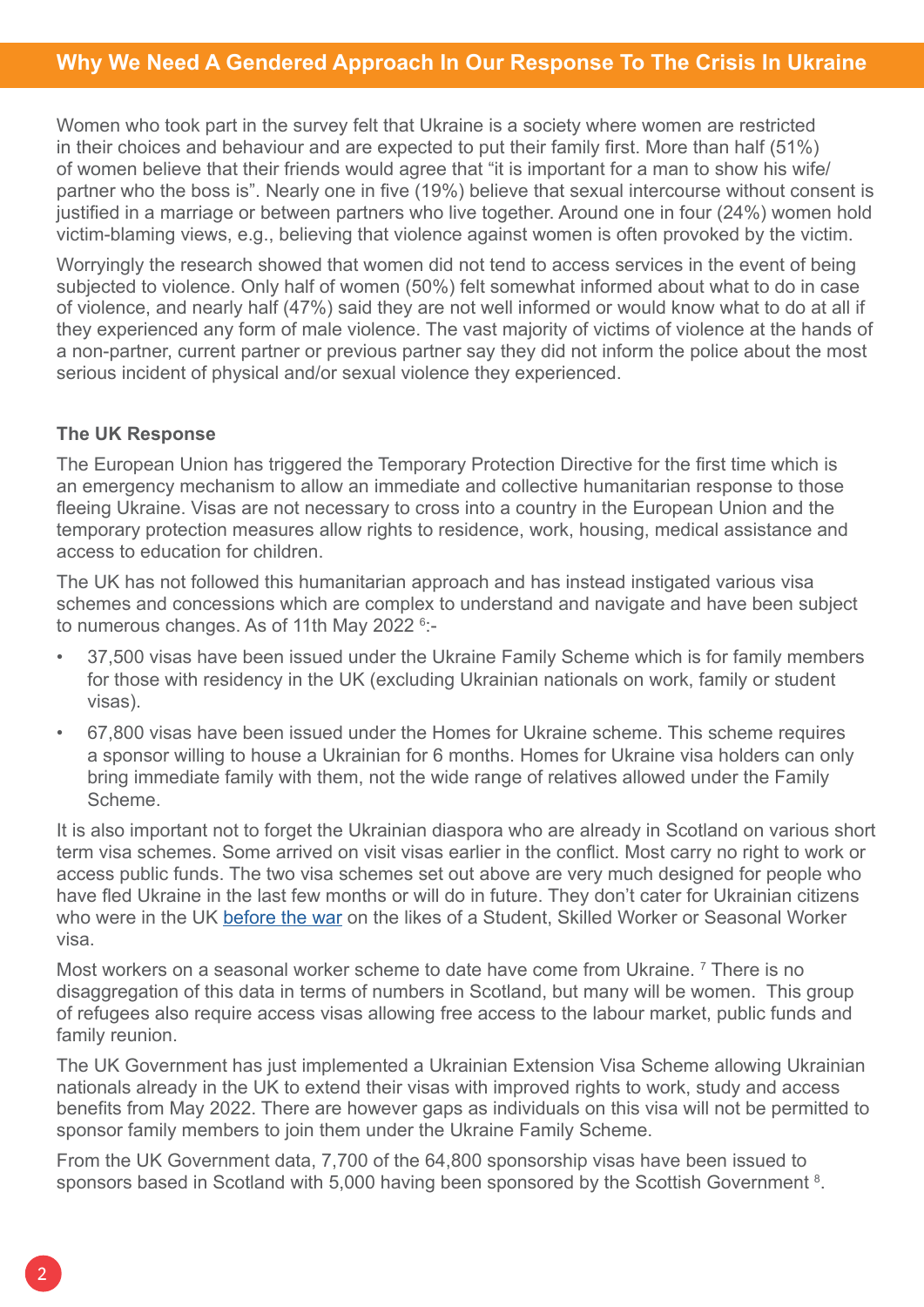#### <span id="page-3-0"></span>**Why are we concerned?**

Europol has said that women and children fleeing Ukraine are most at risk for sexual and labour exploitation. Whilst, at the moment, the areas of most concern are at border areas and transport hubs, countries receiving refugees need to remain alert for indications or attempts to recruit potential victims of human trafficking. **Europol warn about individual opportunistic abusers posing as volunteers as well as criminal networks who specialise in human trafficking** [9](#page-7-0) . Numerous reports of this happening have been reported in the press <sup>10</sup>.

There are increasing concerns about the potential for perpetrators of abuse and human traffickers to exploit the current UK response to the war in Ukraine.

We know that 72% of all detected victims of human trafficking in the European Union are women and girls. Sexual exploitation is the most prevalent and profitable form of human trafficking in the European Union and 92% of victims are women and girls. Nearly a quarter of all victims of trafficking are children. Most of the child victims are trafficked for sexual exploitation <sup>11</sup>.

The UNHCR has issued a statement citing concerns over the risks to women in the UK's Homes for Ukraine Scheme due to increasing reports of women feeling at risk from male sponsors <sup>12</sup>.

#### **Why we need a gendered informed response?**

By underpinning service responses in Glasgow and across Scotland with a gendered analysis we recognise the unique experiences of women when fleeing conflict and seeking safety.

Prior to the conflict Ukrainian women experienced disadvantage, living with high levels of domestic abuse, rape, sexual violence and harassment, sexual exploitation including prostitution and trafficking. Unequal access to resources such as employment, financial autonomy, exclusion from decision making, increase that disadvantage. The impact of trauma is not only related to fleeing a war zone, women will carry significant levels of trauma also because of their experience of gender based abuse prior to the conflict. Ukrainian ethnic minority women will have been subjected to discrimination in Ukraine and may continue to experience that hostility in host countries <sup>13</sup>.

It is likely that women will have a mistrust of official services such as law enforcement because of their experience in Ukraine and it is important we work hard to break down these barriers by having a coordinated robust response.

The speed and chaotic nature of fleeing further compounds risk to women in transit, on arrival at borders and seeking safety in host countries. In addition to the risk of being trafficked women are vulnerable to physical violence; rape and sexual violence from invading forces, from traffickers, from other perpetrators.

Fleeing the conflict does not automatically guarantee safety. Arrival in host countries also presents risks, women will be vulnerable to predatory behaviours, culture and language barriers, poverty and destitution.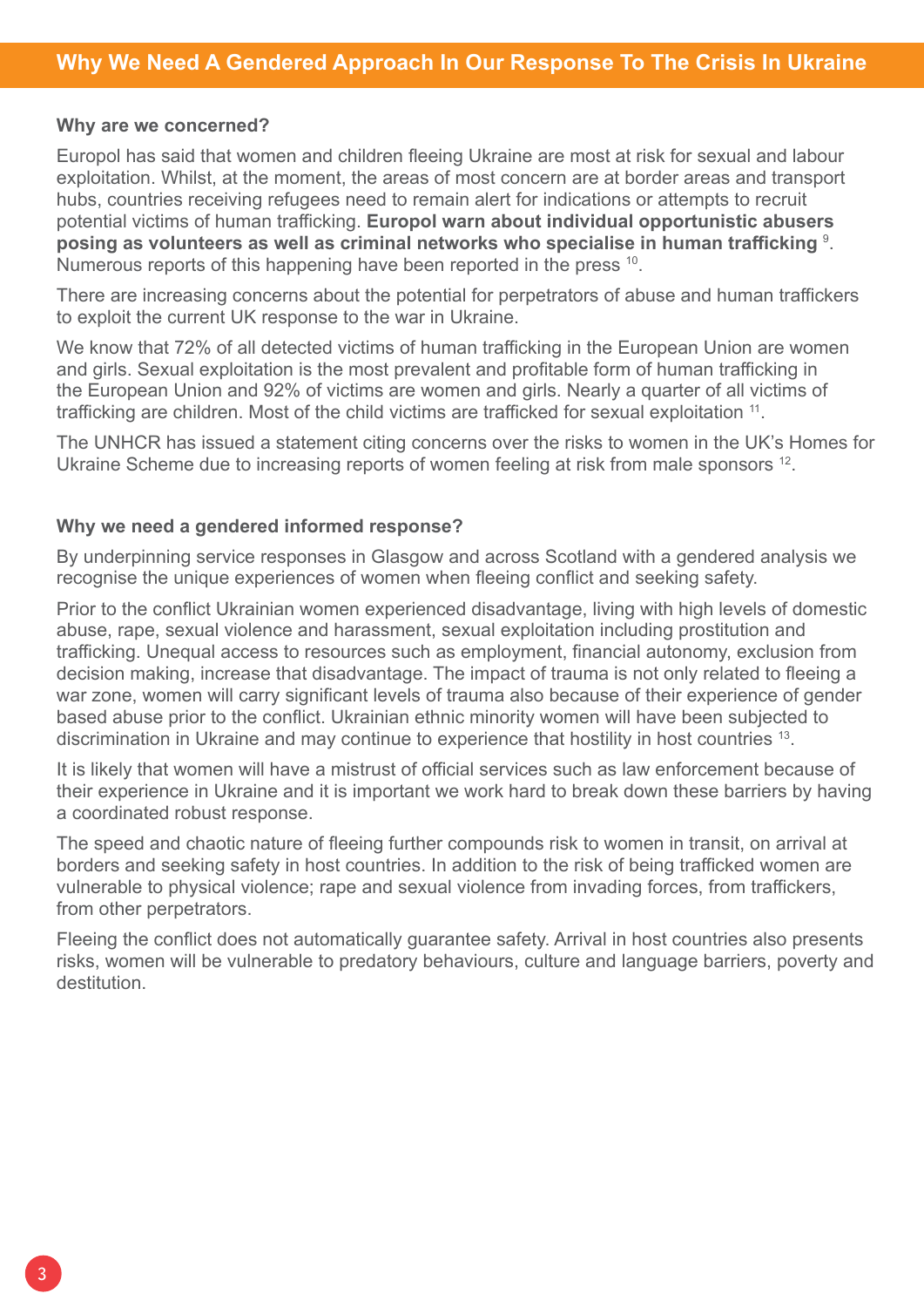### **What we need to ensure?**

It has been recognised that the opportunities for women to seek protection from harm will often be in host/destination countries. There is thus a clear responsibility to ensure that our prevention and protection responses are robust. To mitigate the considerable risks already faced by the women and girls fleeing Ukraine, our responses must include a gendered analysis from the start.

#### **We ask:-**

### **Prevention**

## **Co-ordination**

- 1. Include VAW&G Partnerships and services in planning and responses at a strategic and operational level
- 2. Ensure that responses include planning for medium and long term needs and include gender specific poverty prevention approaches.
- 3. Ensure that responses include the specific community integration needs of women and children, are cognisant of previous experiences of male VAW and female specific war crime and importantly engage the Ukrainian community.

## **Awareness Raising**

- 4. Ensuring that there is sufficient awareness of indicators of gender based violence including human trafficking and the particularly gendered nature of human trafficking and that frontline staff in key services such as health; social work; police; pharmacies; schools; housing; are sufficiently trained and knowledgeable on issues on the impact of violence against women issues for Ukrainian refugees and fully understand city wide referral pathways
- 5. Ensure that hosts and supporters are trauma aware and promote trauma informed responses

# **Monitoring**

- 6. Oversight of where Ukrainian refugees are residing and ensuring disaggregation of data in terms of gender and age.
- 7. Ensure robust safeguarding, vetting and matching procedures are in place for sponsors of Ukrainian refugees to mitigate current risks and that these are monitored and reviewed

#### **Protection**

- 8. Accessible culturally sensitive, trauma informed women only services with access to interpreting
- 9. Clear referral pathways for women and children to access support related to identified need: including access too: financial support preventing destitution; exploitation; free helpline numbers; public facing official information for women; rights based information; reproductive health; women and children's health
- 10. Ensure medium and long term needs are met through rapid access to childcare and children's education as required and the development of women specific educational, language and employment opportunity.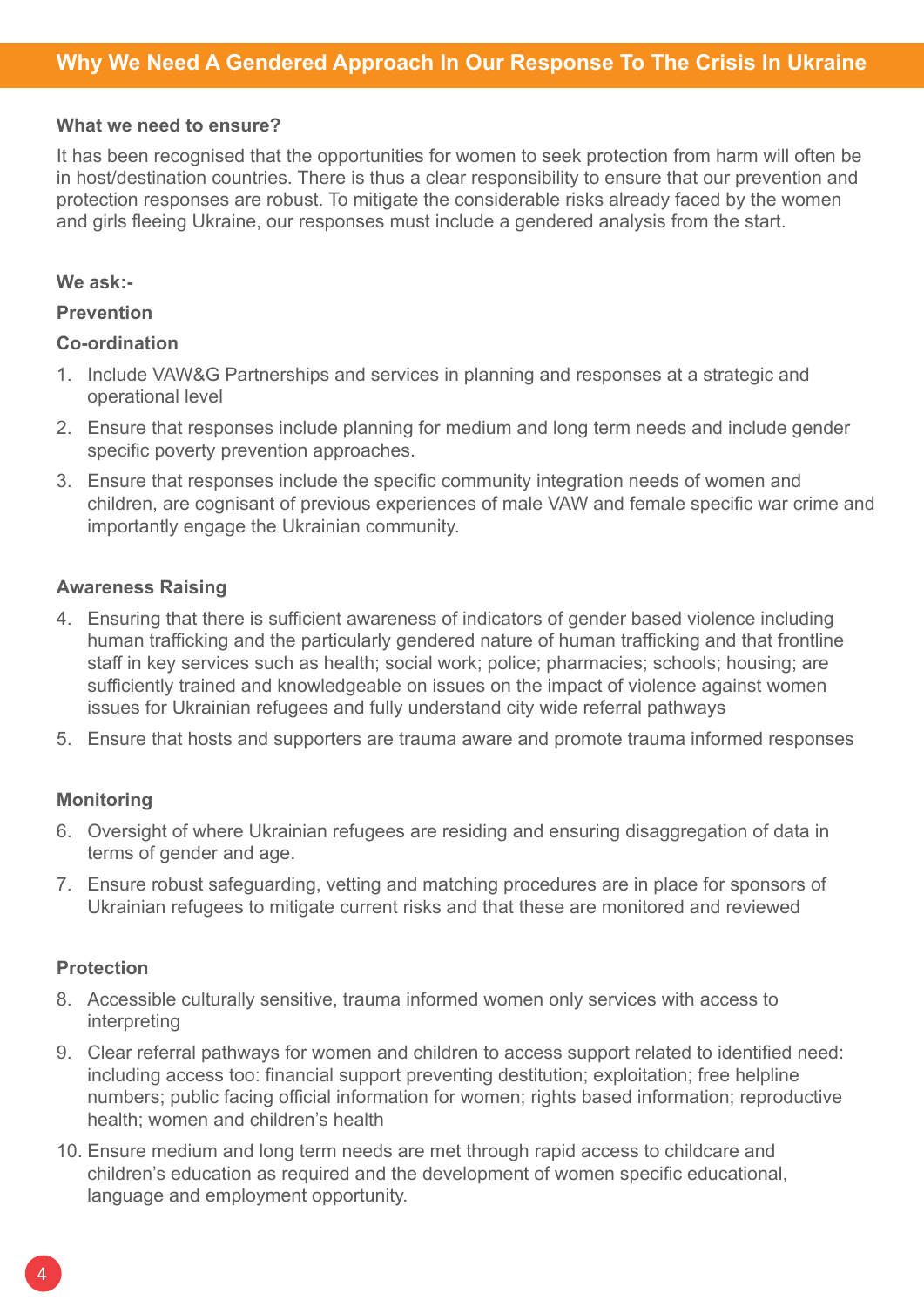# **Scottish Welcome Hub Information**

Details are contained below on the four Welcome Hubs in Scotland. Ukrainians can be referred or signposted to these hubs regardless of the visa they have arrived on. The Welcome Hubs will support those arriving via the Scottish Government Super Sponsorship schemes, the UK Government Sponsorship scheme, they may be able to assist Ukrainians arriving without any visa.

| Council                | <b>Duty Social</b><br>Care | <b>Duty Social</b><br>Care Out of<br><b>Hours</b> | <b>Duty Social Care Email</b>                                                 | <b>Welcome Hub Generic</b><br>Email   |
|------------------------|----------------------------|---------------------------------------------------|-------------------------------------------------------------------------------|---------------------------------------|
| Dumfries &<br>Galloway | 03033 333<br>001           | 01387<br>273660                                   | AccessTeam@dumgal.gov.<br><u>uk</u><br>socialworkoutofhours@<br>dumgal.gov.uk | ResettlementProject@<br>dumgal.gov.uk |
| Glasgow<br>City        | 0141 287<br>0555           | 0300 343<br>1505                                  | socialcaredirect@glasgow.<br>gov.uk                                           |                                       |
|                        | 0300 300<br>1199           | 0300 343<br>1505                                  | adultservicesreferral.sw@<br>renfrewshire.gov.uk                              |                                       |
| City of<br>Edinburgh   | 0131 200<br>2324           | 0131 200<br>2324                                  | socialcaredirect@<br>edinburgh.gov.uk                                         | Ukraine@edinburgh.<br>gov.uk          |

For Scottish Government Information on Ukraine Crisis<https://www.gov.scot/ukraine/>

For broader queries, process questions and offers, for example training, please go to the Scottish Government Welcome Team via this inbox: [EIHRWelcomeandIntegration@gov.scot](mailto:EIHRWelcomeandIntegration@gov.scot)

**Our thanks go to members of the WAIR Group in particular, Just Right Scotland, TARA Service and NRS VAW Service for their support in producing this position statement.** 

For information on this statement, the GVAWP or WAIR Group please email [Kirsti.hay@glasgow.](mailto:Kirsti.hay@glasgow.gov.uk) [gov.uk](mailto:Kirsti.hay@glasgow.gov.uk)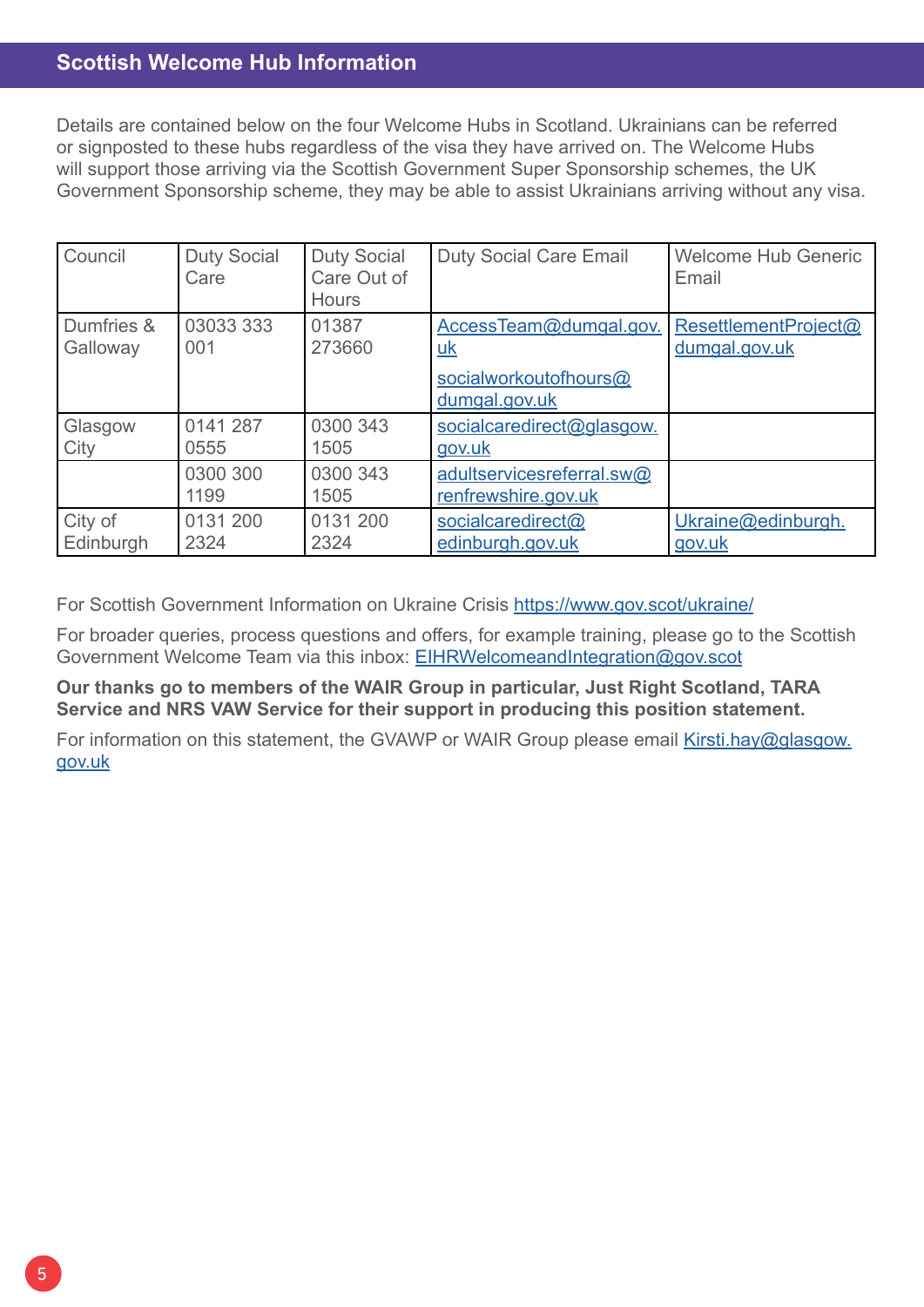

working together to end violence against women and children

Glasgow Violence Against Women Partnership

Working in partnership with